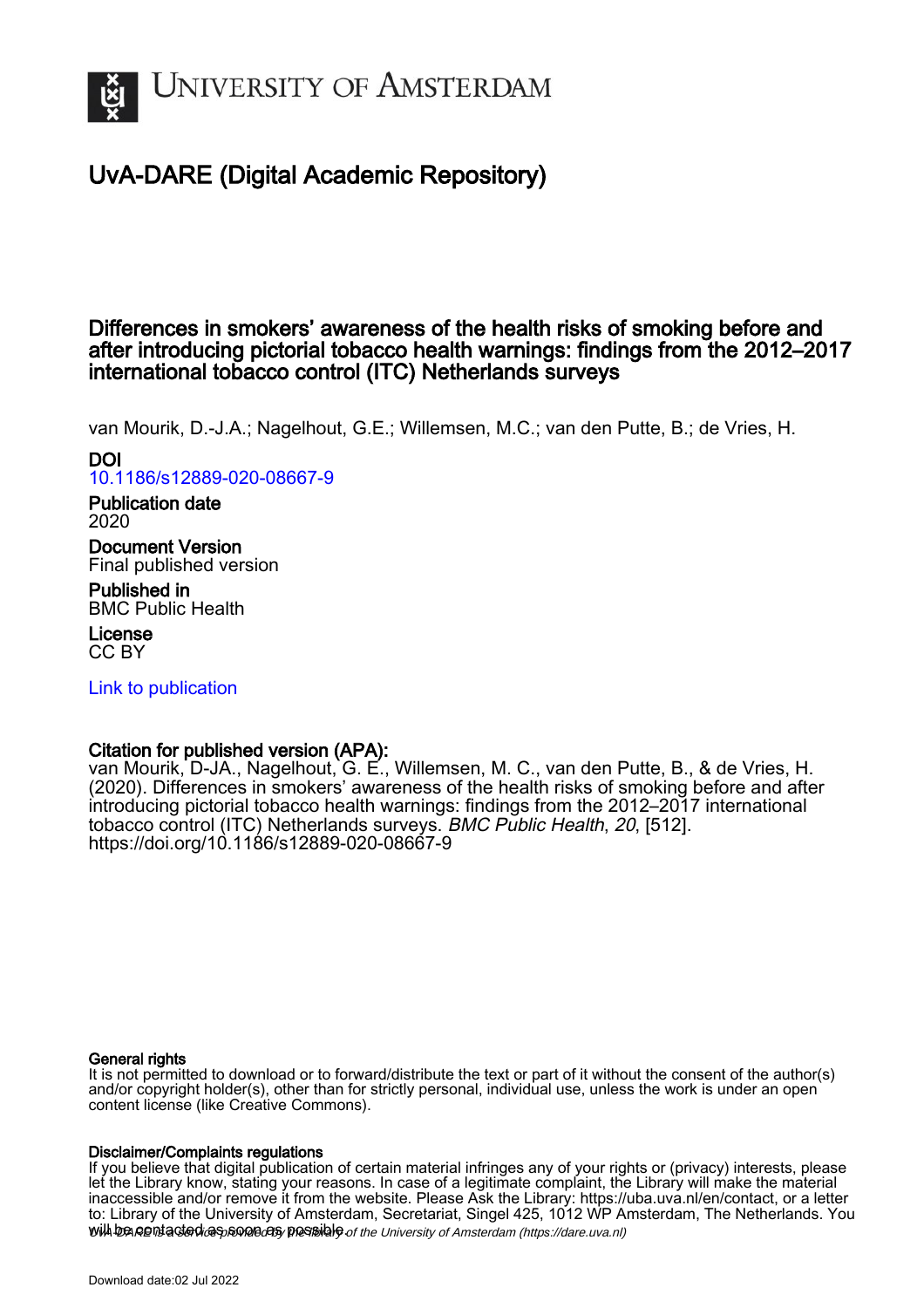## **RESEARCH ARTICLE Example 2014 12:30 The Contract of Contract ACCESS**

Differences in smokers' awareness of the health risks of smoking before and after introducing pictorial tobacco health warnings: findings from the 2012–2017 international tobacco control (ITC) Netherlands surveys

Dirk-Jan A. van Mourik<sup>1\*</sup>, Gera E. Nagelhout<sup>1,2,3</sup>, Marc C. Willemsen<sup>1,4</sup>, Bas van den Putte<sup>4,5</sup> and Hein de Vries<sup>1</sup>

## Abstract

**Background:** As of May 2016, pictorial health warnings (PHWs) showing the harms of smoking were implemented in the European Union. After one year they had to be fully implemented. We studied changes in awareness of the health risks of smoking after implementation of PHWs among smokers from the Netherlands, whether the trend before the implementation changed after the implementation, and whether there were differences between subgroups.

Methods: We used survey data from six yearly waves of the International Tobacco Control (ITC) Netherlands Survey from 2012 to 2017. The number of participating smokers ranged between 1236 and 1604 per wave. Data were analyzed using Generalized Estimating Equations (GEE) analyses.

Results: Indicators of awareness of the health risks of smoking that did not change between 2015 and 2017 were perceived susceptibility (β = 0.043,  $p = 0.059$ ) and perceived severity (β = -0.006,  $p = 0.679$ ) regarding lung problems. Perceived susceptibility, however, was more pronounced between 2015 and 2017 than between 2012 and 2015 (p value of interaction:  $p = 0.044$ ). Noticing information about the dangers of smoking ( $\beta = 0.119$ ,  $p < 0.001$ ) and knowledge about the health risks of smoking ( $\beta$  = 0.184, p < 0.001) increased between 2015 and 2017. These increases were both more pronounced when compared to 2012–2015 (p values of interactions:  $p = 0.002$  and  $p < 0.001$ respectively). Compared to high educated smokers, low educated smokers ( $\beta = -1.137$ , p < 0.001) and moderate educated smokers ( $\beta = -0.894$ , p < 0.001) were less knowledgeable about the health risks of smoking in 2016 and 2017.

(Continued on next page)

<sup>1</sup> Department of Health Promotion, Maastricht University (CAPHRI), PO Box 616, 6200 MD Maastricht, the Netherlands



<sup>\*</sup> Correspondence: [d.vanmourik@maastrichtuniversity.nl](mailto:d.vanmourik@maastrichtuniversity.nl) <sup>1</sup>

Full list of author information is available at the end of the article

<sup>©</sup> The Author(s), 2020 **Open Access** This article is licensed under a Creative Commons Attribution 4.0 International License, which permits use, sharing, adaptation, distribution and reproduction in any medium or format, as long as you give appropriate credit to the original author(s) and the source, provide a link to the Creative Commons licence, and indicate if changes were made. The images or other third party material in this article are included in the article's Creative Commons licence, unless indicated otherwise in a credit line to the material. If material is not included in the article's Creative Commons licence and your intended use is not permitted by statutory regulation or exceeds the permitted use, you will need to obtain permission directly from the copyright holder. To view a copy of this licence, visit [http://creativecommons.org/licenses/by/4.0/.](http://creativecommons.org/licenses/by/4.0/) The Creative Commons Public Domain Dedication waiver [\(http://creativecommons.org/publicdomain/zero/1.0/](http://creativecommons.org/publicdomain/zero/1.0/)) applies to the data made available in this article, unless otherwise stated in a credit line to the data.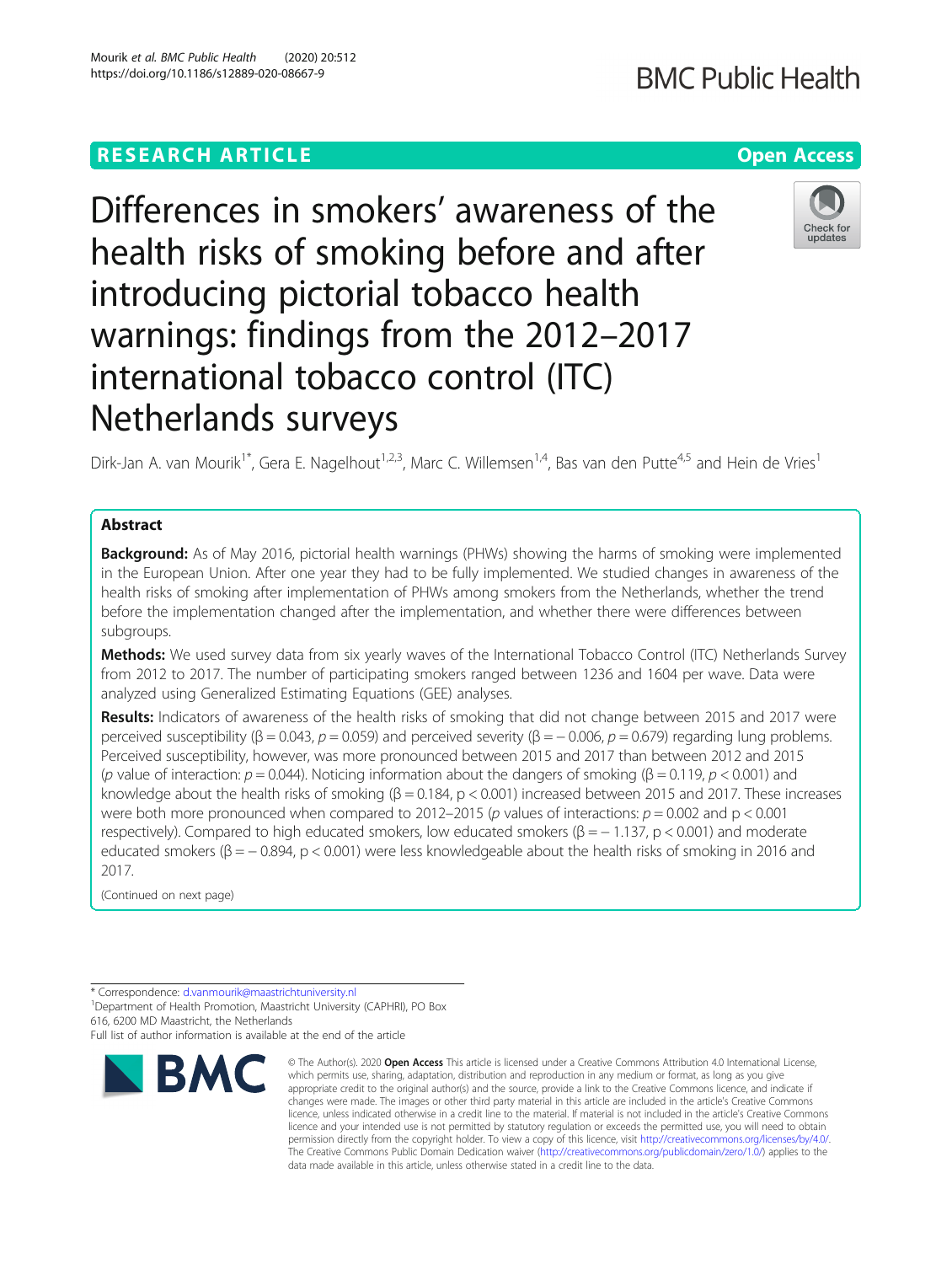### (Continued from previous page)

**Conclusions:** Introducing PHWs coincided with an increase in smokers' knowledge about the health risks of smoking. Dutch tobacco control policy and campaigns should focus on improving Dutch smokers' awareness of the health risks of smoking even more, especially among low educated smokers.

**Keywords:** Awareness, Longitudinal, Smokers, Pictorial health warnings, The Netherlands

## Background

Pictorial health warnings (PHWs) on the packet of tobacco products [[1](#page-9-0)] were introduced as of May 2016 in the European Union (EU) as part of the second Tobacco Products Directive (TPD) (2014/40/EU) [[2](#page-9-0)]. The PHWs are printed on 65% of the front and the back of the packet. Also, the packet features textual health warnings (THWs) next to the PHWs and on 50% of its lateral sides. The Netherlands solely used THWs before the introduction of the second TPD, which had to be fully implemented as of May 2017. Table [1](#page-3-0) provides an overview of the THWs before [[3](#page-9-0), [4](#page-9-0)] and after the second TPD in the Netherlands [[1](#page-9-0), [2](#page-9-0)].

Tobacco health warnings communicate information about the health risks of smoking. This intervention is a method of 'consciousness raising' to influence awareness as the warnings communicate the consequences of smoking. PHWs specifically are a method of 'imagery' to influence knowledge about the health risks of smoking as PHWs make it easy to learn about these risks [\[5](#page-9-0)]. Smokers who know about the health risks are more likely to intend to quit smoking [[6](#page-9-0)–[9](#page-9-0)]. Also, many health behavior theories predict that knowledge about the health risks of the behavior precedes behavior change (e.g. quitting smoking)  $[10-13]$  $[10-13]$  $[10-13]$  $[10-13]$  $[10-13]$ . The current study aims to examine whether Dutch smokers' knowledge about the health risks of smoking was different after the introduction of PHWs in 2016. Previous studies from Australia [\[14](#page-9-0)–[18\]](#page-9-0), England [\[19](#page-9-0)], Mexico [[20\]](#page-9-0), Taiwan [[21\]](#page-9-0), and Thailand [[22\]](#page-9-0) found increases in smoking related knowledge among smokers after the change from THWs to PHWs. However, the impact of the EU PHWs on knowledge about the health risks of smoking has not been assessed yet.

The THWs comprise a message with 'Smoking causes 9 out of 10 lung cancers' and 'Smoking damages your lungs'. These messages may influence a person's 'perceived susceptibility' regarding lung cancer, which is their perception about the risk or chance of contracting this disease. Such perceptions may play a role in smoking cessation as smokers who are feeling more susceptible to these health risks more often intend to quit smoking [\[23](#page-9-0)–[25\]](#page-9-0). Also, health behavior theories suggest that behavior change, such as quitting smoking, relies on perceived susceptibility [\[10](#page-9-0), [12](#page-9-0), [13\]](#page-9-0). To the best of knowledge, only one Australian study examined this and found that introducing PHWs did not influence feelings of susceptibility to the health risks of smoking [\[16\]](#page-9-0).

Furthermore, three PHWs use the method of 'fear arousal' [\[5](#page-9-0)] as they comprise pictures which may influence the perceived severity of contracting lung problems due to smoking which may arouse negative emotional reactions [[1](#page-9-0)]. Perceived severity concerns beliefs about the significance or magnitude of the health risk of smoking. Health behavior theories argue that smokers need to perceive the consequences of smoking as severe [\[10,](#page-9-0) [11](#page-9-0), [26\]](#page-9-0) in order for intention and behavior to change. The study from Australia revealed that smokers' perceptions of the health risks of smoking that were depicted on the new cigarette packets were more severe after introducing PHWs [[16\]](#page-9-0). The current study aims to examine whether Dutch smokers' risk perceptions (perceived susceptibility and perceived severity) were different after the introduction of PHWs in 2016.

According to the I-Change model, knowledge forms a person's awareness of the health risks of smoking, together with risk perception, and noticing advertising or information about the dangers of smoking (perceived cues) [\[11\]](#page-9-0). To date, no studies examined if perceived cues among smokers changed after introducing PHWs. This study aims to fill this gap.

Before the introduction of PHWs, Dutch campaigns only focused on positioning non-smoking as the social norm, quitting smoking, and prevention of smoking. Therefore, the current study aims to examine the trend in harm awareness between 2012 and 2015 and whether this trend differs from the trend between 2015 and 2017. This study may provide insights in what happens with smoker's awareness about the health risks of smoking when there are no policies that aim to improve awareness.

This paper further aims to identify subgroup differences in awareness of the health risks of smoking. In order to target campaigns at the most relevant subgroups of smokers, it is important to explore differences according to age, education, and gender. Previous research showed that lower education is associated with less knowledge about the health risks of smoking [\[6](#page-9-0), [7](#page-9-0), [9,](#page-9-0) [27](#page-9-0)–[30](#page-9-0)]. Also, older smokers tend to be less knowledgeable about the health risks of smoking than younger smokers [[9\]](#page-9-0). However, it is unknown whether and – if so – how Dutch smoker subgroups differ in their awareness of the health risks of smoking.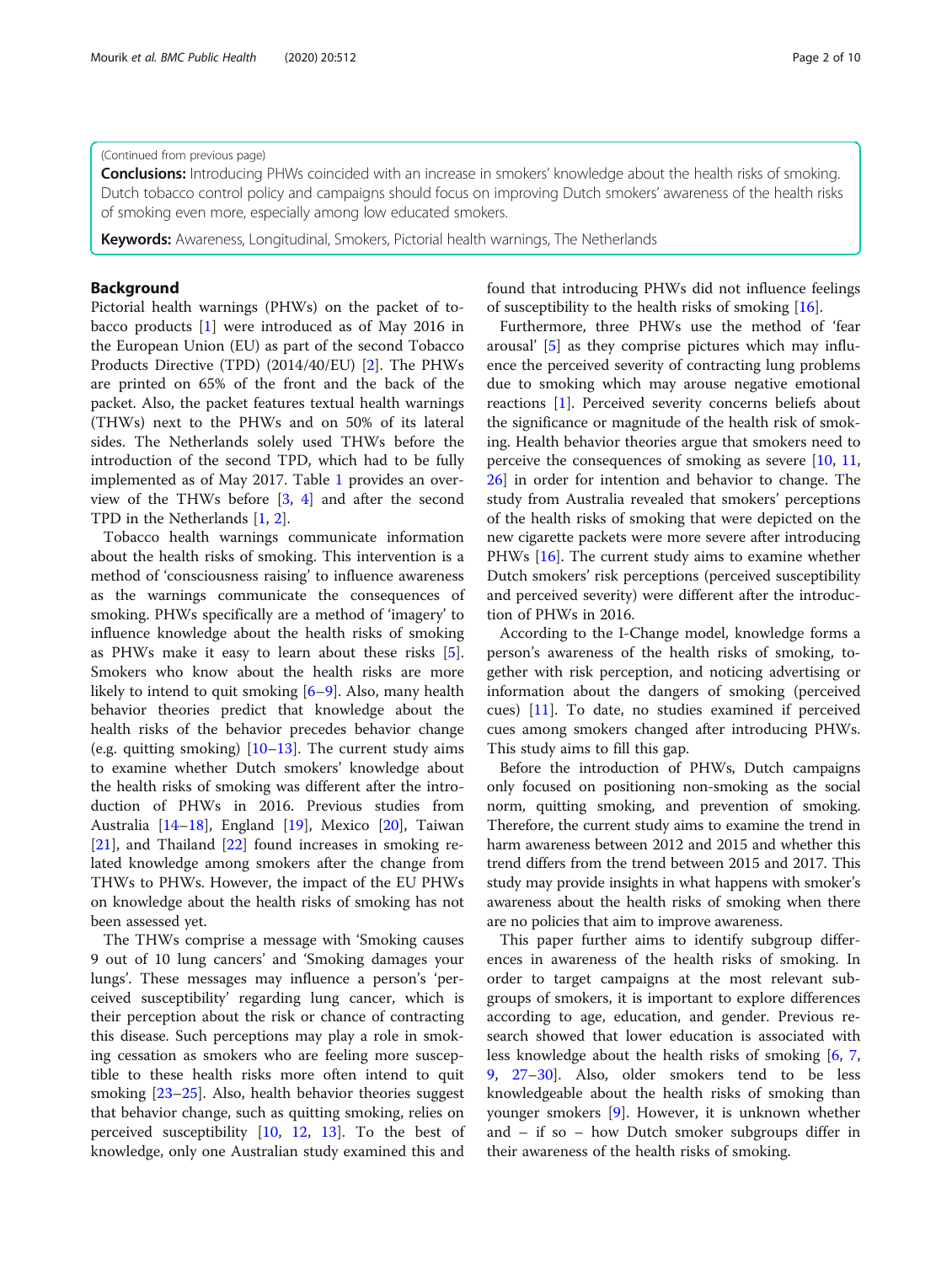<span id="page-3-0"></span>Table 1 Textual health warnings and efficacy messages from the first and second Tobacco Products Directive (TPD) on the packet of tobacco products

| Textual health warning (THW) in first TPD                                                                                       | Comparable THW in second TPD                                                                                                                              |
|---------------------------------------------------------------------------------------------------------------------------------|-----------------------------------------------------------------------------------------------------------------------------------------------------------|
| Smoking causes blockage of the blood vessels, heart attacks, and strokes                                                        | Smoking clogs your arteries<br>Smoking causes heart attacks<br>Smoking causes strokes and disability                                                      |
| Smoking causes deadly lung cancer                                                                                               | Smoking causes 9 out of 10 lung cancers<br>Smoking damages your lungs<br>Tobacco smoke contains more than 70 substances<br>that cause cancer <sup>b</sup> |
| Quitting smoking reduces the risk of fatal heart and lung diseases                                                              | Smoking causes heart attacks<br>Smoking causes 9 out of 10 lung cancers<br>Smoking damages your lungs                                                     |
| Smoking during pregnancy is unhealthy for your baby                                                                             | Smoking can kill your unborn child                                                                                                                        |
| Protect children: do not let them breathe your smoke<br>Smoking causes serious harm to you and others around you <sup>a</sup>   | Your smoke harms your children, family and friends                                                                                                        |
| Smoking can reduce blood circulation and cause impotence                                                                        | Smoking increases the risk of impotence                                                                                                                   |
| Smoking can damage the sperm and reduces fertility                                                                              | Smoking reduces fertility                                                                                                                                 |
| Smoking is deadly <sup>a</sup>                                                                                                  | Smoking is deadly - quit now <sup>b</sup>                                                                                                                 |
| Smokers die younger                                                                                                             |                                                                                                                                                           |
| Tobacco smoke contains benzene, nitrosamines, formaldehyde and hydrogen cyanide                                                 |                                                                                                                                                           |
| Smoking ages the skin                                                                                                           |                                                                                                                                                           |
| Your doctor or pharmacist can help you quit smoking                                                                             |                                                                                                                                                           |
| Smoking is very addictive; do not start                                                                                         |                                                                                                                                                           |
| Smoking can lead to a slow, painful death                                                                                       |                                                                                                                                                           |
|                                                                                                                                 | Smoking causes mouth and throat cancer                                                                                                                    |
|                                                                                                                                 | Smoking damages your teeth and gums                                                                                                                       |
|                                                                                                                                 | Smoking increases the risk of blindness                                                                                                                   |
|                                                                                                                                 | Smokers' children are more likely to start smoking                                                                                                        |
|                                                                                                                                 | Quit smoking - Stay alive for those close to you                                                                                                          |
| <b>Efficacy message</b>                                                                                                         |                                                                                                                                                           |
| Find help to stop smoking: DEFACTO 0900-9390 (€ 0.10 / min) or www.stoppen-met-roken.nl<br>or consult your doctor or pharmacist | Quit now! Go to www.ikstopnu.nl. Or call the quit<br>line 0800-1995 (free)                                                                                |

<sup>a</sup>One of two general warnings that were placed on each packet on 30% of the front of the packet. The other warnings were placed on 40% of the back of the packet

<sup>b</sup>One of two general warnings that were placed on each packet on 50% of the lateral sides

In sum, the current study was designed to examine three research questions: (1) Did smokers show changes in awareness of the health risks of smoking after introducing PHWs in 2016? (2) Did the trends in awareness of the health risks of smoking after introducing the EU's PHWs differ from the trends before their introduction; and (3) Did awareness of the health risks of smoking in 2016 and 2017 differ by age, educational level, and gender? Results from our study may result in recommendations for future policy regarding health warnings and campaigns on the national and European level.

## Methods

## Sample

This study is part of a larger PhD Project on the evaluation of tobacco control policies in the Netherlands; previously published papers from this PhD Project have used the same dataset but explore different research questions [[31](#page-9-0), [32](#page-9-0)]. Data were derived from the International Tobacco Control (ITC) Netherlands Waves 6– 11 Surveys. Information regarding data collection, ethics clearance, incentives for participation, and inclusion criteria can be found elsewhere [\[31,](#page-9-0) [32\]](#page-9-0). To compensate for attrition effects, sampling weights and tailored replenishment samples were used [\[33](#page-9-0)].

For our analyses, data from survey Wave 6 (May to June 2012;  $N = 2022$ ), Wave 7 (May to June 2013;  $N =$ 1970), Wave 8 (May to June 2014;  $N = 2008$ ), Wave 9 (November to December 2015;  $N = 1720$ ), Wave 10 (November to December 2016;  $N = 1696$ ; shortly after the implementation of the EU's PHWs as of May 2016), and Wave 11 (November to December 2017;  $N = 1696$ ; the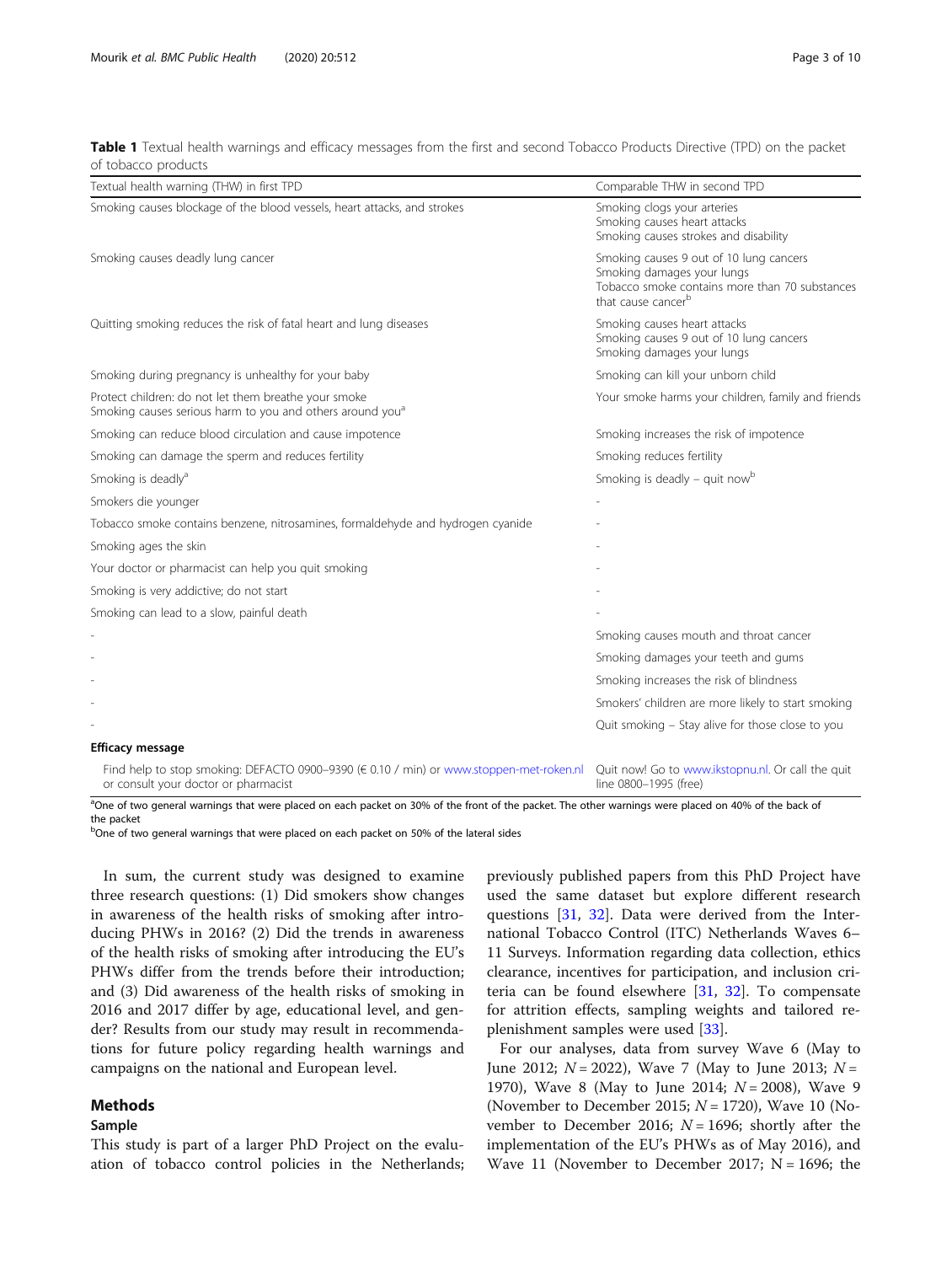PHWs were fully implemented as of May 2017) were used. Those who quit smoking were excluded from all analyses because they did not receive all questions and awareness of the health risks of smoking tends to change after people quit smoking. Between survey waves, between 12.6 and 29.3% of the respondents per wave were excluded from the analyses because they had quit smoking. Attrition among smokers ranged from 17.8 to 25.4% between survey waves. Figure 1 shows each survey wave's number of smokers.

## Measures

Information regarding the measures on perceived cues, risk perception (perceived susceptibility and perceived severity), knowledge about the health risks of smoking, moderators (education, gender, and age), and control variables (Heaviness of Smoking Index, quit intention, and ever-quit) can be found elsewhere [\[31\]](#page-9-0). Concerning knowledge about the health risks of smoking, the eight items combined showed a good reliability with a Cronbach's Alpha ranging between  $α = 0.832$  and  $α = 0.878$ over the years.

#### Statistical analysis

Data were analyzed using SPSS 23.0. To ensure representativeness of the sample, this study's tests and statistical estimates were weighted by age and gender [\[34](#page-9-0)]. For the first research question, whether Dutch smokers showed changes in awareness of the health risks of smoking after introducing PHWs in 2016, Generalized Estimating Equations (GEE) analyses over the years 2015 to 2017 were employed. For the second research question, whether the trend in awareness about the health

risks of smoking differed before and after introducing the EU's PHWs, we used data from 2012 to 2017 and added interaction terms between the intervention factor (the introduction of PHWs) and Wave to the GEE analyses. We created an intervention factor by coding the years 2012–2015 as '0' and the years 2016–2017 as '1'. In addition, we employed GEE analyses over the years 2012 to 2015. To answer the third research question, differences between subgroups were determined in a GEE model including the two most recent survey waves (2016–2017). All control and moderating variables were included in all models. Moreover, the analyses were adjusted for time-in-sample (the number of times a respondent participated in the cohort) as this may influence responses  $[35]$  $[35]$  $[35]$ . The repeated measure variable was survey wave. Only for the individual knowledge items the binominal distribution and the logit link were used, while for all other measures the normal distribution and the identity link were used. The unstructured correlation structure was used for all GEE analyses [\[36](#page-9-0)]. To correct for multiple testing, only results with a  $p$ -value of  $< 0.01$  were considered as statistically significant [[37\]](#page-9-0).

## Results

## Sample characteristics

Table [2](#page-5-0) shows sample characteristics of smokers between 2012 and 2017. The sample differed significantly over the years on all sample characteristics.

## Perceived cues

Table [3](#page-6-0) shows that the mean score on perceived cues increased from 2.3 to 2.7 over the years. The increase

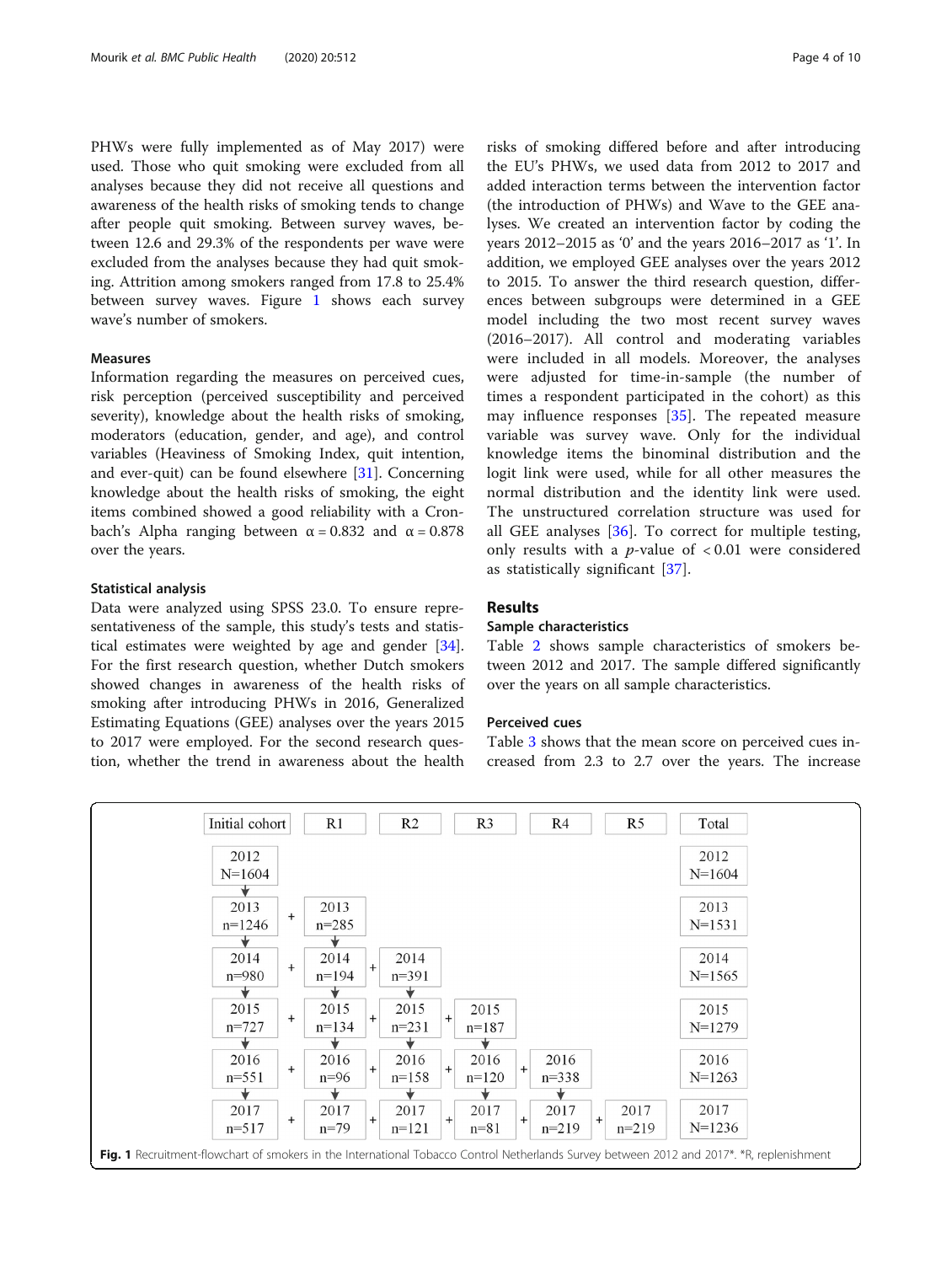|                                                  | 2012<br>$(n = 1604)$ | 2013<br>$(n = 1531)$ | 2014<br>$(n = 1565)$ | 2015<br>$(n = 1279)$ | 2016<br>$(n = 1263)$ | 2017<br>$(n = 1236)$ |                 |
|--------------------------------------------------|----------------------|----------------------|----------------------|----------------------|----------------------|----------------------|-----------------|
| Age group                                        |                      |                      |                      |                      |                      |                      |                 |
| 15-24 years (%)                                  | 13.7                 | 11.5                 | 11.1                 | 15.5                 | 11.5                 | 10.6                 | $x^2 = 44.931$  |
| 25-39 years (%)                                  | 23.5                 | 23.7                 | 23.8                 | 24.1                 | 21.1                 | 22.0                 | p < 0.001       |
| 40-54 years (%)                                  | 32.1                 | 32.2                 | 29.8                 | 27.9                 | 30.0                 | 29.8                 |                 |
| 55 years and older (%)                           | 30.7                 | 32.6                 | 35.3                 | 32.6                 | 37.4                 | 37.5                 |                 |
| <b>Educational level</b>                         |                      |                      |                      |                      |                      |                      |                 |
| Low (%)                                          | 31.8                 | 29.1                 | 26.1                 | 24.7                 | 23.7                 | 23.7                 | $x^2$ = 71.467  |
| Moderate (%)                                     | 44.9                 | 46.1                 | 43.7                 | 42.4                 | 44.8                 | 44.8                 | p < 0.001       |
| High (%)                                         | 23.3                 | 24.8                 | 30.2                 | 33.0                 | 31.5                 | 31.5                 |                 |
| Gender                                           |                      |                      |                      |                      |                      |                      |                 |
| Male (%)                                         | 54.1                 | 52.0                 | 50.7                 | 54.0                 | 59.4                 | 59.5                 | $x^2 = 37.729$  |
| Female (%)                                       | 45.9                 | 48.0                 | 49.3                 | 46.0                 | 40.6                 | 40.5                 | p < 0.001       |
| Ever tried to quit                               |                      |                      |                      |                      |                      |                      |                 |
| Yes (%)                                          | 60.9                 | 60.2                 | 57.8                 | 64.2                 | 70.7                 | 73.5                 | $x^2 = 114.915$ |
| No (%)                                           | 39.1                 | 39.8                 | 42.2                 | 35.8                 | 29.3                 | 26.5                 | p < 0.001       |
| <b>Heaviness of Smoking Index</b>                |                      |                      |                      |                      |                      |                      |                 |
| $0 - 1$ (%)                                      | 28.0                 | 28.7                 | 29.4                 | 31.7                 | 36.7                 | 37.0                 | $x^2 = 59.74$   |
| $2 - 4$ (%)                                      | 64.5                 | 64.4                 | 64.5                 | 62.2                 | 58.5                 | 58.9                 | p < 0.001       |
| $5 - 6$ (%)                                      | 7.5                  | 6.9                  | $6.0\,$              | 6.2                  | 4.8                  | 4.1                  |                 |
| <b>Quit intentions</b> (mean <sup>a</sup> , SD)) | 2.6(1.1)             | 2.6(1.2)             | 2.5(1.2)             | 2.6(1.2)             | 2.7(1.2)             | 2.75 (1.29)          | $F = 8.778$     |
|                                                  |                      |                      |                      |                      |                      |                      | p < 0.001       |
| <b>Smoking frequency</b>                         |                      |                      |                      |                      |                      |                      |                 |
| Daily (%)                                        | 92.5                 | 91.2                 | 90.6                 | 91.5                 | 90.7                 | 91.2                 | $x^2$ = 29.354  |
| Weekly (%)                                       | 4.8                  | 6.5                  | 6.3                  | 4.3                  | 5.4                  | 4.3                  | $p=0.001$       |
| Monthly (%)                                      | 2.7                  | 2.3                  | 3.0                  | 4.2                  | 3.9                  | 4.5                  |                 |

<span id="page-5-0"></span>Table 2 Characteristics of smokers between 2012 and 2017<sup>\*</sup>

SD standard deviation

\*Estimates were weighted for gender and age.  $\chi^2$  refers to the result of chi-square analyses while the F-value refers to the results of independent sample t-tests <sup>a</sup>: On a scale from 1 to 5

between 2012 and 2017 was significant as shown by the GEE analysis from Table [4.](#page-6-0) A significant interaction term between the intervention factor and Wave was found  $(p = 0.002)$ . Separate GEE analyses showed that between 2012 and 2015 there was no change in perceived cues, while a significant increase was found between 2015 and 2017 (Table [4](#page-6-0)).

Smokers who were more likely to perceive cues to quit smoking were 55+ smokers compared to aged 15–24 smokers ( $\beta$  = − 0.344; Confidence Interval (CI) = − 0.547 to − 0.122;  $p = 0.002$ ), aged 40–54 smokers compared to aged 15–24 smokers (β = - 0.297; CI = - 0.516 to - 0.077;  $p =$ 0.008), and female smokers compared to male smokers ( $\beta$  = 0.177; CI = 0.056 to 0.299;  $p$  = 0.004).

### Risk perception

The mean score for perceived susceptibility to developing lung cancer fluctuated between 3.1 and 3.2 over

the years, while the mean score for perceived severity for developing lung problems fluctuated between 3.4 and 3.6 (Table [3\)](#page-6-0). As shown in Table [4,](#page-6-0) the changes in perceived susceptibility and in perceived severity were not significant. The interaction term between the intervention factor and Wave was significant for perceived susceptibility ( $p = 0.002$ ) while no significant interaction term was found for perceived severity  $(p =$ 0.764). This implies that for perceived susceptibility, the increase between 2016 and 2017 was significantly stronger when compared to the increase between 2012 and 2015.

The subgroup more likely to feel susceptible to developing lung cancer was aged 40–54 smokers compared to aged 55+ smokers ( $β = 0.278$ ; CI = 0.139 to 0.417;  $p < 0.001$ ), and aged 40–54 smokers compared to aged 25–39 smokers (β =  $-0.244$ ; CI =  $-0.380$  to  $-$ 0.068;  $p = 0.005$ ). Subgroups more likely to perceive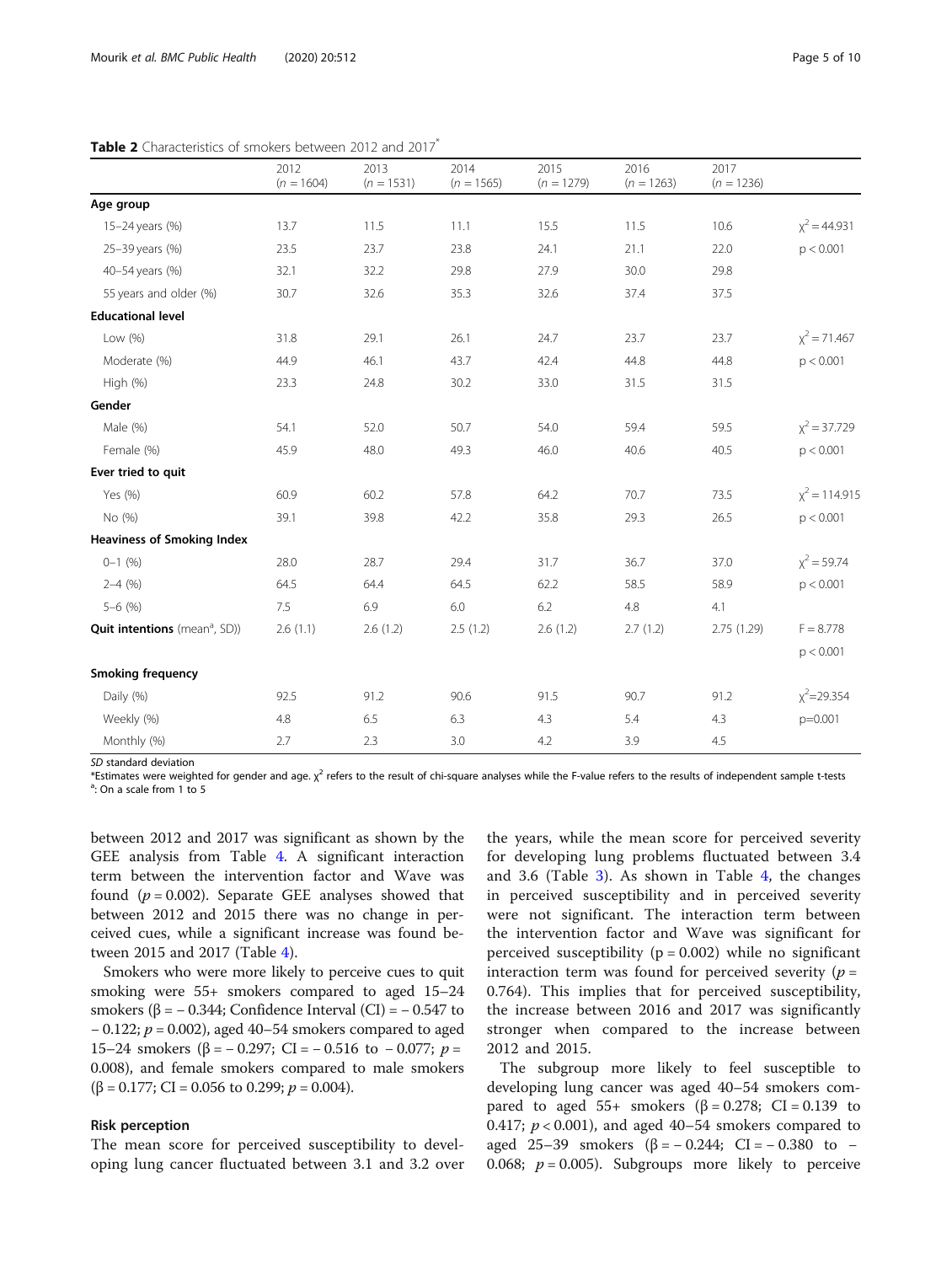|                                                     | 2012     | 2013     | 2014     | 2015     | 2016                      | 2017           |
|-----------------------------------------------------|----------|----------|----------|----------|---------------------------|----------------|
| Perceived cues (mean <sup>b</sup> , (SD))           | 2.3(0.9) | 2.4(1.0) | 2.3(1.0) | 2.4(1.0) | $2.7(1.0)$ **             | 2.7(1.1)       |
| Perceived susceptibility (mean <sup>b</sup> , (SD)) | 3.1(0.9) | 3.1(1.0) | 3.1(0.9) | 3.2(1.0) | 3.2(1.0)                  | 3.2(1.0)       |
| Perceived severity (mean <sup>b</sup> , (SD))       | 3.4(1.0) | 3.4(1.0) | 3.3(1.0) | 3.3(1.0) | $3.6(1.1)$ **             | 3.5(1.0)       |
| Knowledge (mean <sup>c</sup> , (SD))                | 4.3(2.2) | 4.3(2.3) | 4.4(2.3) | 4.5(2.4) | 4.8 $(2.5)$ <sup>**</sup> | 5.1 $(2.6)$ ** |
| Blindness (%)                                       | 7.7      | 9.5      | 11.7     | 12.0     | $23.4***$                 | $34.6***$      |
| Heart disease (%)                                   | 74.3     | 73.9     | 74.6     | 73.1     | $77.6*$                   | 78.9           |
| Impotence (%)                                       | 50.5     | 52.3     | 54.7     | 54.0     | 56.5                      | 59.1           |
| Lung cancer (%)                                     | 86.1     | 86.2     | 86.1     | 84.3     | 86.0                      | 85.5           |
| Mouth and throat cancer (%)                         | 75.1     | 73.5     | 72.9     | 74.1     | 77.1                      | 80.6           |
| Stroke (%)                                          | 62.0     | 60.6     | 60.1     | 59.6     | $65.0*$                   | 67.4           |
| Lung cancer due to SHS (%)                          | 53.7     | 52.0     | 52.4     | 56.0     | 53.0                      | 57.5           |
| Heart disease due to SHS (%)                        | 38.1     | 38.2     | 38.6     | 41.0     | 44.1                      | 48.2           |
|                                                     |          |          |          |          |                           |                |

<span id="page-6-0"></span>Table 3 Level of perceived cues, perceived susceptibility, perceived severity, and knowledge about the health risks of smoking by year between 2012 and 2017<sup>a</sup>

SD, standard deviation

SHS, secondhand smoke <sup>a</sup>: Estimates were weighted for gender and age

<sup>b</sup>: On a scale from 1 to 5

<sup>c</sup>: On a scale from 0 to 8

\*Paired sample t-test or  $\chi^2$  analysis showed a difference of  $p < 0.01$  compared with the previous wave

\*\*Paired sample t-test or  $\chi^2$  analysis showed a difference of  $p < 0.001$  compared with the previous wave

developing lung problems as severe were aged 25–39 smokers compared to aged  $55+$  smokers ( $\beta = 0.264$ ; CI = 0.108 to 0.421;  $p = 0.001$ ), and aged 40–54 smokers compared to aged 55+ smokers ( $β = 0.314$ ; CI = 0.182 to 0.447;  $p < 0.001$ ).

## Knowledge about the health risks of smoking

Dutch smokers' scores on knowledge increased from 4.3 in 2012 to 5.1 in 2017 (Table 3). The GEE analysis from Table 4 reveals that overall knowledge about the health risks of smoking increased between 2012 and 2017. The

Table 4 Regression coefficients and odds ratios of Generalised Estimation Equations of perceived cues, perceived susceptibility, perceived severity, and knowledge<sup>a,b</sup>

|                          | 2012-2017 β (95% CI)       | 2012-2015 β (95% CI)          | 2015-2017 β (95% CI)          | $p$ -value $c$ |
|--------------------------|----------------------------|-------------------------------|-------------------------------|----------------|
| Perceived cues           | $0.052$ (0.013 to 0.091)*  | $-0.026$ ( $-0.067$ to 0.015) | $0.119$ (0.066 to 0.172)**    | $p = 0.002$    |
| Perceived susceptibility | $0.014$ (-0.032 to 0.059)  | $0.010$ (-0.033 to 0.053)     | $0.043$ (-0.002 to 0.088)     | $p = 0.044$    |
| Perceived severity       | $0.015$ (-0.025 to 0.054)  | $-0.010$ ( $-0.052$ to 0.032) | $-0.006$ ( $-0.032$ to 0.021) | $p = 0.764$    |
| Knowledge - sum score    | $0.194$ (0.090 to 0.299)** | $0.116$ (0.028 to 0.203)*     | $0.184$ (0.088 to 0.280)**    | p < 0.001      |
| <b>Blindness</b>         | 1.465 (1.309 to 1.641)**   | 1.250 (1.097 to 1.425)*       | 1.867 (1.645 to 2.120)**      | p < 0.001      |
| Heart disease            | 1.116 (1.013 to 1.229)     | 1.113 (1.013 to 1.222)        | 1.114 (0.994 to 1.249)        | $p = 0.051$    |
| Impotence                | 1.185 (1.085 to 1.294)**   | 1.106 (1.018 to 1.200)        | 1.183 (1.076 to 1.302)*       | p < 0.001      |
| Lung cancer              | 0.907 (0.803 to 1.025)     | 1.087 (0.965 to 1.226)        | 0.910 (0.802 to 1.033)        | $p = 0.053$    |
| Mouth and throat cancer  | 1.121 (1.103 to 1.241)**   | 1.136 (1.033 to 1.249)*       | 1.178 (1.047 to 1.327)*       | $p = 0.031$    |
| Stroke                   | 1.170 (1.074 to 1.275)**   | 1.107 (1.017 to 1.205)        | 1.112 (1.007 to 1.226)        | $p = 0.001$    |
| Lung cancer due to SHS   | 1.022 (0.941 to 1.108)     | 0.976 (0.900 to 1.060)        | 1.050 (0.960 to 1.150)        | $p = 0.095$    |
| Heart disease due to SHS | 1.080 (0.996 to 1.171)     | 1.042 (0.958 to 1.132)        | 1.159 (1.055 to 1.273)*       | $p = 0.106$    |

SHS secondhand smoke

<sup>a</sup>: Estimates were weighted for age, and gender

b.<br>By Analyses were controlled for age group, gender, educational level, level of addiction to tobacco, intention to quit smoking, and ever having made a quit attempt

c : Of the interaction term between the intervention factor (introduction of PHWs) and Wave, in the GEE analysis over the years 2012–2017  $*p < 0.01, **p < 0.001$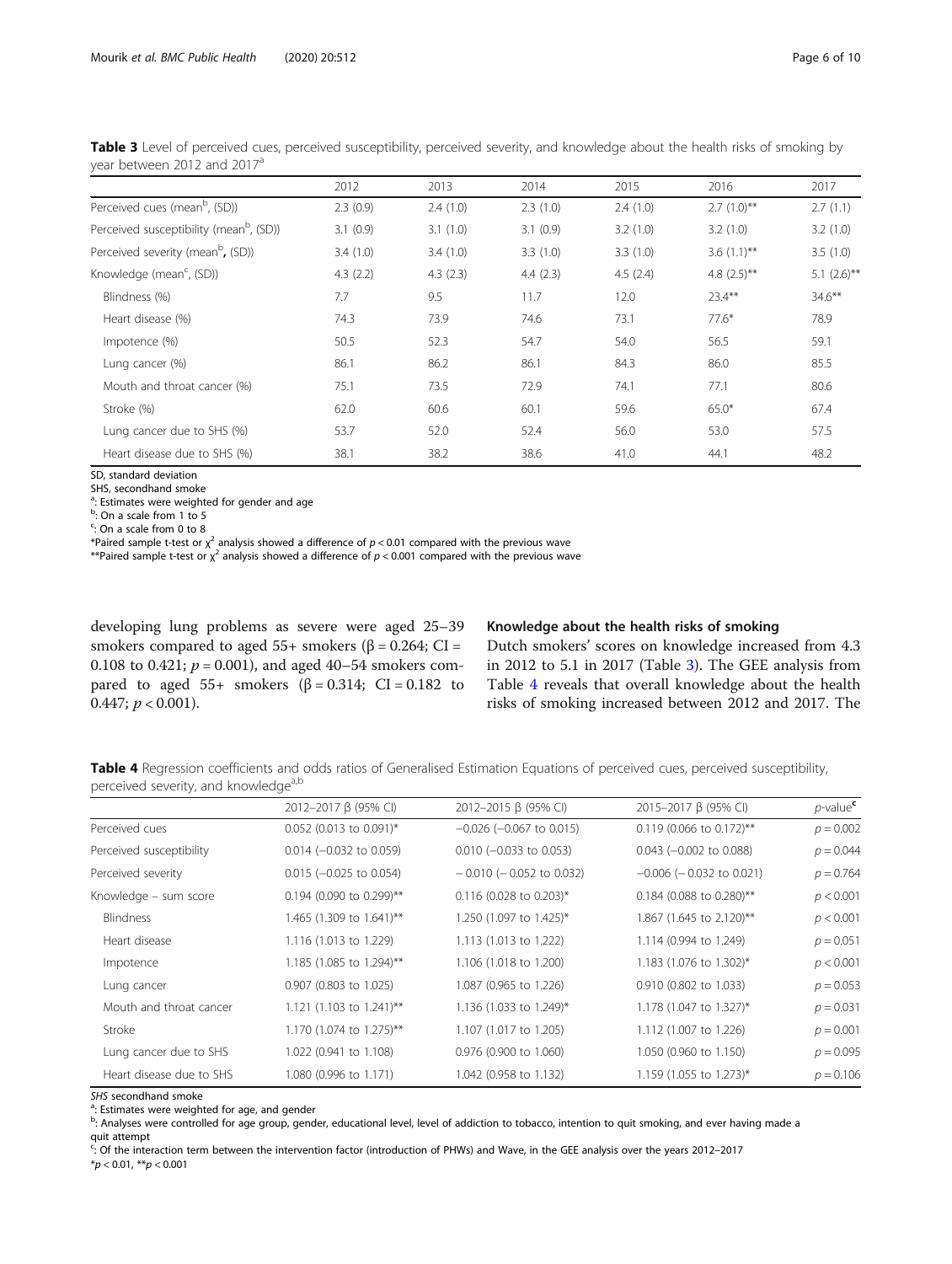increase was more pronounced between 2015 and 2017 than between 2012 and 2015: there was a significant interaction term between the intervention factor and Wave  $(p < 0.001)$ . The increases in knowledge about smoking causing blindness and impotence in male smokers, mouth and throat cancer, and secondhand smoke causing heart disease were more pronounced between 2015 and 2017 than between 2012 and 2015. However, only the CI's of the trends of knowledge about smoking causing blindness were not overlapping. No changes were found in knowledge about smoking causing heart disease, lung cancer, and secondhand smoke causing lung cancer.

Subgroups more likely to be knowledgeable about the health risks of smoking were aged 25–39 smokers compared to aged 55+ smokers (β = 0.764; CI = 0.383 to 1.145;  $p < 0.001$ ), and aged 40–54 smokers compared to aged 55+ smokers  $(\beta = 0.534; \text{ CI} = 0.241 \text{ to } 0.827; \text{ p} < 0.001).$ Also, high educated smokers were more likely to be knowledgeable than low educated smokers ( $\beta$  = -1.137; CI =  $-1.499$  to  $-0.776$ ; p < 0.001) and moderate educated smokers ( $\beta$  = -0.894; CI = -1.207 to -0.581; p < 0.001).

## **Discussion**

Concerning the first research question, to examine if Dutch smokers showed changes in awareness of the health risks of smoking after introducing PHWs in 2016, we found an increase in knowledge about the health risks of smoking. This finding indicates that PHWs could be an effective method of 'consciousness raising' and 'imagery' [\[5](#page-9-0)]. Our explanation for this finding is that the introduction of PHWs made smokers more often notice the health warnings [\[38](#page-9-0), [39](#page-9-0)]. Another explanation may be that the EU's PHWs communicated new facts that were not extensively communicated before, especially that smoking increases the risk of blindness [[1,](#page-9-0) [2](#page-9-0)]. For perceived severity and susceptibility, no changes over time were found. Perhaps the message 'Smoking causes 9 out of 10 lung cancers' may not influence beliefs about the risk or chance of contracting lung cancer due to smoking as smokers may not be aware of the incidence of this disease. Furthermore, there was no increase in perceived severity. Possibly smokers already perceived lung problems due to smoking as serious and the PHWs did not make these beliefs more salient.

Concerning the second research question we found a stronger increase in knowledge about the health risks of smoking after the introduction of the PHWs than before. The data also showed that only after introducing PHWs there was an increase in Dutch smokers noticing advertising or information that talks about the dangers of smoking, or encourages quitting. Our explanation is that between 2012 and 2015 Dutch campaigns only focused on positioning non-smoking as the social norm, quitting smoking, and prevention of smoking. This implies that Dutch tobacco policy did not meet Article 12 of the World Health Organization (WHO) Framework Convention on Tobacco Control (FCTC), which requires ratifying countries to promote public awareness of and access to information regarding the health risks of smoking [[40\]](#page-9-0). Another explanation is that the Netherlands solely used THWs on the packet of tobacco products until PHWs were introduced.

Concerning the third research question, to identify subgroup differences in awareness of the health risks of smoking, we found that, in line with previous research [[9\]](#page-9-0), younger smokers were more knowledgeable about the health risks of smoking than older smokers. Younger generations may be better educated about the health risks of smoking. Another explanation may come from the cognitive dissonance theory [\[41](#page-9-0)]. More for older than for younger smokers, their actions (smoking) may be in conflict with their knowledge (about the health risks of smoking). Their chances of being harmed due to smoking are higher because their older age makes them more likely to have smoked more cigarettes in their lifetime. This conflict may lead to beliefs that discount the health risks of smoking [[42](#page-10-0)]. This finding might also explain why older smokers perceived developing lung problems as less serious compared to younger smokers. Also, high educated smokers were more knowledgeable about the health risks of smoking than low educated smokers, in line with previous research [\[6](#page-9-0), [7](#page-9-0), [9,](#page-9-0) [27](#page-9-0)–[30](#page-9-0)], which may have been caused by more frequent exposure to health information, better understanding of health information, or they may be better trained to obtain health information.

#### Limitations

Differences in sample characteristics were found over the years (Table [1](#page-3-0)). In response to this, the analyses were adjusted for the sample characteristics, we applied sampling weights, and adjusted for time-in-sample, but our results may not be fully generalizable to the Dutch population of smokers. Another limitation is that the time between Wave 8 (2014) and 9 (2015) was 16 months whereas the gap between two other waves was approximately 12 months. This may have given a slightly distorted image of the trends. Also, we used a pre-post design, which has limitations regarding internal validity: it is uncertain to what extent the introduction of PHWs has caused the observed impact since alternative explanations cannot be fully ruled out, such as secular trends or other interventions during the same period. Furthermore, the measures from this study were self-reported and respondents thus might have given socially desirable answers [\[43](#page-10-0)]. We aimed to prevent such social desirability responding by anonymizing the surveys. Another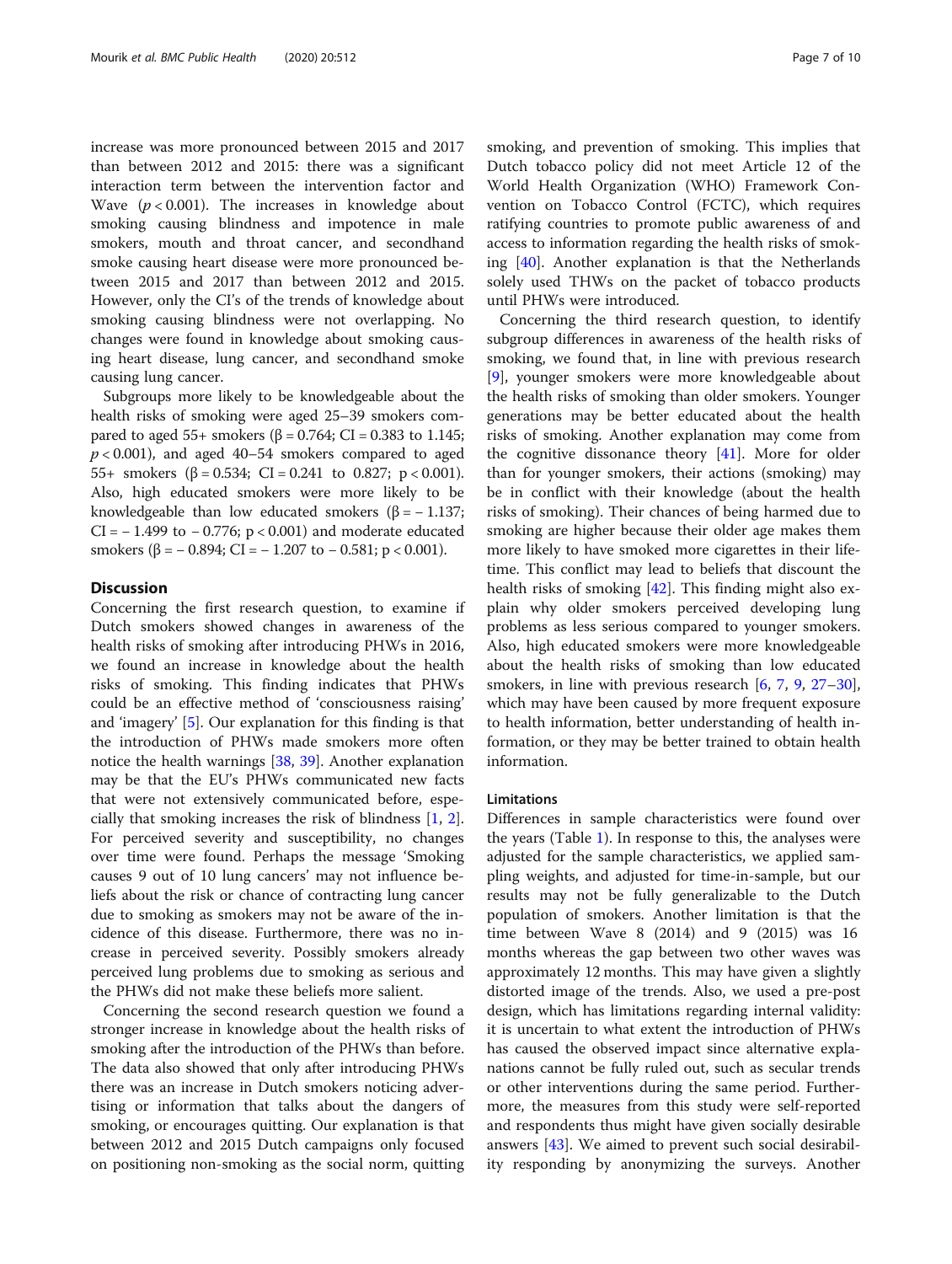limitation was that the sample only included continuing smokers. PHWs may have had a larger effect on smokers who were excluded because they had quit smoking; their exclusion may have led to an underestimation of the trend after PHWs were implemented. Lastly, the measures on risk perception were somewhat limited, since we only asked about lung cancer and lung problems, and not about other health risks of smoking.

## Implications

Dutch smokers' knowledge levels remain low as our study for instance showed that in 2017 only 67.4% of Dutch smokers knew that smoking can cause stroke and only 85.5% knew that smoking can cause lung cancer. This implies that Dutch tobacco advocacy organisations and the government should invest more in campaigns designed to improve knowledge about the health risks of smoking'. Previous research from Australia showed that media campaigns and PHWs may operate in a complementary manner to increase awareness of the health risks of smoking and quit intentions [\[15\]](#page-9-0). Our study showed some indication of an age and educational divide. Hence, communication policies targeted at smokers aged 55+ and low educated smokers are needed to increase awareness of the health risks of smoking. Focusing on increasing knowledge about the health risks of smoking among low educated Dutch smokers might contribute to decreasing current socioeconomic inequalities in smoking prevalence [\[44\]](#page-10-0).

Although we cannot prove causality, the introduction of the EU's PHWs seemed to coincide with an increase in the belief that smoking causes blindness. This finding would imply that to increase overall knowledge about the health risks of smoking, pictures may be added that cover risks from smoking that have not yet been fully communicated to the public similar to blindness. Potential risks are pregnancy complications, low bone density and hip fracture, peptic ulcer (open sores inside stomach), and diabetes mellitus type 2 [[45\]](#page-10-0). In the Netherlands, emphasis should also lie on informing smokers about the health risks of secondhand smoke for non-smokers because few Dutch smokers recognized these health risks.

## Conclusions

Even after implementing EU's PHWs, still few Dutch smokers are fully aware of the health risks of smoking. This illustrates what can happen when countries are reticent to inform smokers about these health risks. The change from THWs to the PHWs coincided with an increase in awareness of the health risks of smoking, but reconsidering the current strategy on informing smokers about these health risks with special attention to older and low educated smokers is strongly recommended.

#### Abbreviations

CI: Confidence interval; EU: European Union; FCTC: Framework Convention on Tobacco Control; GEE: Generalized Estimating Equations; HSI: Heaviness of Smoking Index; ITC: International Tobacco Control; I-Change Model: Integrated Change Model; PHWs: Pictorial Health Warnings; SD: Standard Deviation; SPSS: Statistical Package for the Social Sciences; THWs: Textual Health warnings; TNS NIPO: Taylor Nelson Sofres Nederlands Instituut voor Publieke Opinie; WHO: World Health Organization

#### Acknowledgements

The authors gratefully acknowledge the assistance of several members of the ITC Project team at the University of Waterloo. In particular, Thomas Agar and Anne C.K. Quah are thanked for their help in all stages of conducting the ITC Netherlands Surveys.

#### Authors' contributions

DJvM, GN, HdV, and MW devised the basic idea for the manuscript. DJvM drafted the manuscript with substantial contributions from GN. DJvM performed the statistical analyses. DJvM, GN, MW, BvdP, and HdV contributed to the interpretation of the analyses and revised the manuscript critically. DJvM, GN, MW, BvdP, and HdV read and approved the final manuscript.

#### Funding

This work was ssssssorted by the Netherlands Organisation for Health Research and Development (ZonMw; survey wave 6–8; grant numbers 121010008 and 200130002), and the Dutch Cancer Society (KWF Kankerbestrijding; survey wave 9–11; grant number UM 2014–7210). The funders had no role in the design of the study and collection, analysis, and interpretation of data and in writing the manuscript.

#### Availability of data and materials

Data from the ITC Policy Evaluation Project are available to approved researchers 2 years after the date of issuance of cleaned data sets by the ITC Data Management Centre. Researchers interested in using ITC data are required to apply for approval by submitting an International Tobacco Control Data Repository (ITCDR) request application and subsequently to sign an ITCDR Data Usage Agreement. To avoid any real, potential, or perceived conflict of interest between researchers using ITC data and tobacco-related entities, no ITCDR data will be provided directly or indirectly to any researcher, institution, or consultant that is in current receipt of any grant monies or in-kind contribution from any tobacco manufacturer, distributor, or other tobacco-related entity. The criteria for data usage approval and the contents of the Data Usage Agreement are described online ([http://](http://www.itcproject.org) [www.itcproject.org\)](http://www.itcproject.org).

#### Ethics approval and consent to participate

The ITC Netherlands Surveys received ethics clearance from the University of Waterloo's Office of Research Ethics. We received permission from the ITC Policy Evaluation Project to use this study's data.

#### Consent for publication

Not applicable.

#### Competing interests

The authors declare that they have no competing interests.

#### Author details

<sup>1</sup>Department of Health Promotion, Maastricht University (CAPHRI), PO Box 616, 6200 MD Maastricht, the Netherlands. <sup>2</sup>Department of Family Medicine, Maastricht University (CAPHRI), Maastricht, the Netherlands. <sup>3</sup>IVO Research Institute, The Hague, the Netherlands. <sup>4</sup>Netherlands Expertise Center for Tobacco Control (NET), Trimbos Institute, Utrecht, the Netherlands. 5 Department of Communication, University of Amsterdam, Amsterdam, the Netherlands.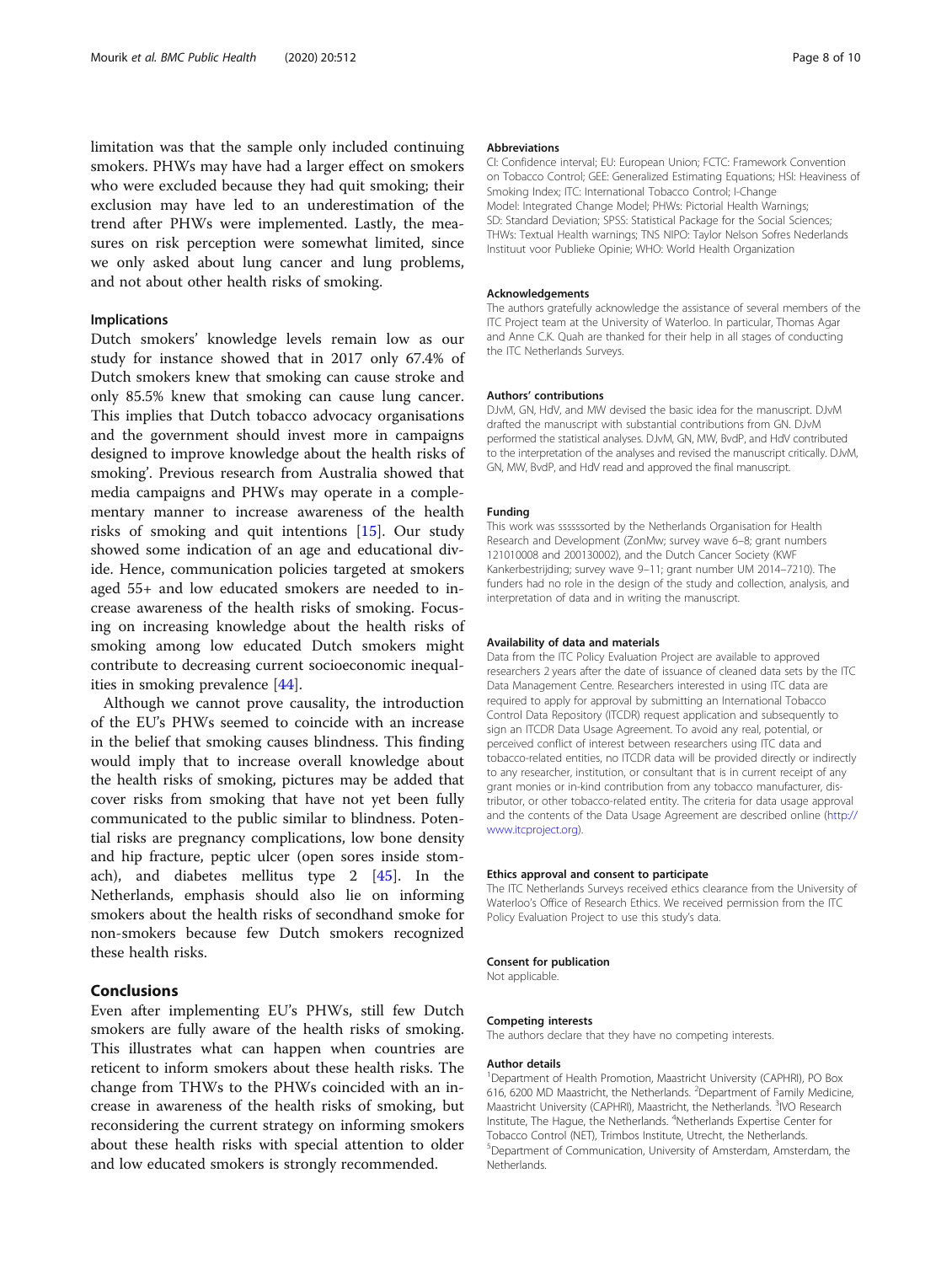### <span id="page-9-0"></span>Received: 4 April 2019 Accepted: 6 April 2020 Published online: 08 May 2020

#### References

- 1. European Union. Gecombineerde gezondheidswaarschuwingen voor roken bestemde tabaksproducten. 2015. [https://ec.europa.eu/health/sites/health/](https://ec.europa.eu/health//sites/health/files/tobacco/docs/dir200137ec_tobaccoproducts_en.pdf) [files/tobacco/docs/healthwarnings\\_netherlands.pdf.](https://ec.europa.eu/health//sites/health/files/tobacco/docs/dir200137ec_tobaccoproducts_en.pdf) Accessed 4 Apr 2019.
- European Union. Directive 2014/40/EU of the European Parliament and of the Council of 3 April 2014 on the approximation of the laws, regulations and administrative provisions of the Member States concerning the manufacture, presentation and sale of tobacco and related products and repealing Directive 2001/37/EC Text with EEA relevance. 2014. [https://eur](https://eur-lex.europa.eu/legal-content/EN/TXT/PDF/?uri=CELEX:32014L0040&from=EN)[lex.europa.eu/legal-content/EN/TXT/PDF/?uri=CELEX:32014L0040&from=EN.](https://eur-lex.europa.eu/legal-content/EN/TXT/PDF/?uri=CELEX:32014L0040&from=EN) Accessed 4 Apr 2019.
- 3. European Union. Directive 2001/37/EC of the European Parliament and of the Council of 5 June 2001 on the approximation of the laws, regulations and administrative provisions of the Member States concerning the manufacture, presentation and sale of tobacco products. 2001. [https://ec.](https://ec.europa.eu/health//sites/health/files/tobacco/docs/dir200137ec_tobaccoproducts_en.pdf) [europa.eu/health//sites/health/files/tobacco/docs/dir200137ec\\_](https://ec.europa.eu/health//sites/health/files/tobacco/docs/dir200137ec_tobaccoproducts_en.pdf) [tobaccoproducts\\_en.pdf](https://ec.europa.eu/health//sites/health/files/tobacco/docs/dir200137ec_tobaccoproducts_en.pdf). Accessed 4 Apr 2019.
- 4. Staatsblad van het Koninkrijk der Nederlanden. Besluit van 21 januari 2002, houdende wijziging van het Besluit teergehalte sigaretten en van het Aanduidingenbesluit tabaksprodukten. 2002. [https://zoek.](https://zoek.officielebekendmakingen.nl/stb-2002-83.html) [officielebekendmakingen.nl/stb-2002-83.html.](https://zoek.officielebekendmakingen.nl/stb-2002-83.html) Accessed 4 Apr 2019.
- 5. Bartholomew-Elredge LK, Markham CM, RAC R, Fernández ME, Kok G, Parcel GS. Planning health promotion programs. An intervention mapping approach. United States of America: Jossey-Bass; 2010.
- 6. Cummings KM, Hyland A, Giovino GA, Hastrup JL, Bauer JE, Bansal MA. Are smokers adequately informed about the health risks of smoking and medicinal nicotine? Nicotine Tob Res. 2004;6:S333–40.
- 7. Yang J, Hammond D, Driezen P, Fong GT, Jiang Y. Health knowledge and perception of risks among Chinese smokers and non-smokers: findings from the wave 1 ITC China survey. Tob Control. 2010;19:i18–23.
- 8. Hammond D, Fong GT, McNeill A, Borland R, Cummings KM. Effectiveness of cigarette warning labels in informing smokers about the risks of smoking: findings from the International Tobacco Control (ITC) Four Country Survey. Tob Control. 2006;15:iii19–25.
- Siahpush M, McNeill A, Hammond D. Socioeconomic and country variations in knowledge of health risks of tobacco smoking and toxic constituents of smoke: results from the 2002 International Tobacco Control (ITC) Four Country Survey. Tob Control. 2006;15:iii65–70.
- 10. Janz NK, Becker MH. The health belief model: a decade later. Health Educ Q. 1984;11:1–47.
- 11. De Vries H. An integrated approach for understanding health behavior; the I-change model as an example. Int J Psychol Behav Sci. 2017;2:555585.
- 12. Weinstein ND. The precaution adoption process. J Health Psychol. 1988;7: 355–86.
- 13. Ajzen I. The theory of planned behavior. Organ Behav Hum Decis Process. 1991;50:179–211.
- 14. Kennedy RD, Spafford MM, Behm I, Hammond D, Fong GT, Borland R. Positive impact of Australian 'blindness' tobacco warning labels: findings from the ITC four country survey. Clin Exp Optom. 2012;95:590–8.
- 15. Brennan E, Durkin SJ, Cotter T, Harper T, Wakefield MA. Mass media campaigns designed to support new pictorial health warnings on cigarette packets: evidence of a complementary relationship. Tob Control. 2011;20: 412–8.
- 16. Miller CL, Hill DJ, Quester PG, Hiller JE. The impact of Australia's new graphic cigarette packet warnings on smokers' beliefs and attitudes. Aus. Mark. J. 2011;19:181–8.
- 17. Miller CL, Quester PG, Hill DJ, Hiller JE. Smokers' recall of Australian graphic cigarette packet warnings & awareness of associated health effects, 2005- 2008. BMC Public Health. 2011;11:238.
- 18. White V, Webster B, Wakefield M. Do graphic health warning labels have an impact on adolescents' smoking-related beliefs and behaviours? Addiction. 2008;103:1562–71.
- 19. Wardle H. Pickup D, Lee L, Hall J, Pickering K, Grieg K., Moodie C, MacKintosh A-M. Evaluating the impact of Picture Health Warnings on Cigarette Packets. 2011. [http://phrc.lshtm.ac.uk/papers/PHRC\\_A6-08\\_Final\\_](http://phrc.lshtm.ac.uk/papers/PHRC_A6-08_Final_Report.pdf) [Report.pdf](http://phrc.lshtm.ac.uk/papers/PHRC_A6-08_Final_Report.pdf). Accessed 4 Apr 2019.
- 20. Thrasher JF, Pérez-Hernández R, Arillo-Santillán E, Barrientos-Gutiérrez I. Towards informed tobacco consumption in Mexico: Effect of pictorial warning labels in smokers. Salud pública de méxico. 2012;54:242–53.
- 21. Chang F-C, Chung C-H, Yu P-T, Chao K-Y. The impact of graphic cigarette warning labels and smoke-free law on health awareness and thoughts of quitting in Taiwan. Health Educ Res. 2011;26:179–91.
- 22. Fathelraman AI, Li L, Borland R, Yong H-H, Omar M, Awang R, Sirirassamee B, Fong GT, Hammond D. Stronger pack warnings predict quitting more than weaker ones: finding from the ITC Malaysia and Thailand surveys. Tob Induc Dis. 2013;11:20.
- 23. Norman P, Connor M, Bell R. The theory of planned behavior and smoking cessation. J Health Psychol. 1999;18(1):89–94.
- 24. Dillard AJ, McCaul KD, Klein WMP. Unrealistic optimism in smokers: implications for smoking myth endorsement and self-protective motivation. J Health Commun. 2006;11:93–102.
- 25. Costello MJ, Christine L, Fong GT, Zanna MP, McDonald PW. Perceived risk and quitting behaviors: results from the ITC 4-country survey. Am J Health Behav. 2012;36:681–92.
- 26. Maddux JE, Rogers RW. Protection motivation and self-efficacy: a revised theory of fear appeals and attitude change. J Exp Soc Psychol. 1983;19:469–79.
- 27. Sansone GC, Raute LJ, Fong GT, Pednekar MS, Quah ACK, Bansal-Travers M, et al. Knowledge of health effects and intentions to quit among smokers in India: findings from the tobacco control policy (TCP) India pilot survey. Int J Environ Res Public Health. 2012;9:564–78.
- Klesges RC, Grand S, Pascale RW, Klesges LM, Murphy M, Brown K, et al. Knowledge and beliefs regarding the consequences of cigarette smoking and their relationships to smoking status in a biracial sample. J Health Psychol. 1988;7:387–401.
- 29. Brownson RC, Jackson-Thompson J, Wilkerson JC, Davis JR, Owens NW, Fisher EB. Demographic and socioeconomic differences in beliefs about the health effects of smoking. Am J Public Health. 1992;82:99–103.
- 30. Driezen P, Abdullah AS, Nargis N, Hussain AKMG, Fong GT, Thompson ME, et al. Awareness of Tobacco-Related Health Harms among Vulnerable Populations in Bangladesh: Findings from the International Tobacco Control (ITC) Bangladesh Survey. Int J Environ Res Public Health. 2016;13:848.
- 31. van Mourik D-JA, Candel MJJM, Nagelhout GE, Willemsen MC, Fong GT, Hummel K, et al. Support for a point-of-sale cigarette display ban among smokers: findings from the international tobacco control (ITC) Netherlands survey. BMC Public Health. 2018;18:740.
- 32. van Mourik D-JA, Candel MJJM, Nagelhout GE, Willemsen MC, Yong H-H, van den Putte B, et al. How the new European Union's (Pictorial) tobacco health warnings influence quit attempts and smoking cessation: Findings from the 2016–2017 International Tobacco Control (ITC) Netherlands Surveys. Int J Environ Res Public Health. 2019;16:4260.
- 33. Zethof D, Nagelhout GE, de Rooij M, Driezen P, Fong GT, van den Putte B, et al. Attrition analysed in five waves of a longitudinal yearly survey of smokers: findings from the ITC Netherlands survey. Eur J Pub Health. 2016; 26:693–9.
- 34. Thompson ME, Fong GT, Hammond D, Boudreau C, Driezen P, Hyland A, et al. Methods of the International Tobacco Control (ITC) Four Country Survey. Tob Control. 2006;15:iii12–8.
- 35. Driezen P, & Thompson M. Comparing policy measures across multiple ITC countries: Adjusting for time-in sample. 2011. [https://www.itcproject.org/](https://www.itcproject.org/files/ITC_Technical_Report_time-in-sample-adjustment_Dec2011.pdf) [files/ITC\\_Technical\\_Report\\_time-in-sample-adjustment\\_Dec2011.pdf.](https://www.itcproject.org/files/ITC_Technical_Report_time-in-sample-adjustment_Dec2011.pdf) Accessed 4 Apr 2019.
- 36. Ballinger GA. Using generalized estimating equations for longitudinal data analysis. Organ Res Methods. 2004;7:127–50.
- 37. Lang TA, Secic M. How to report statistics in medicine: annotated guidelines for authors, editors, and reviewers. Philadelphia: ACP Press; 2006.
- 38. Borland R, Wilson N, Fong GT, Hammond D, Cummings KM, Yong H-H, et al. Impact of graphic and text warnings on cigarette packs: findings from four countries over five years. Tob Control. 2009;18:358–64.
- 39. Green AC, Kaai SC, Fong GT, Driezen P, Quah ACK, Burhoo P. Investigating the effectiveness of pictorial health warnings in Mauritius: findings from the ITC Mauritius survey. Nicotine Tob Res. 2014;9:1240–7.
- 40. World Health Organization. WHO Framework Convention on Tobacco Control. WHO Framework Convention on Tobacco Control. 2003. [http://](http://apps.who.int/iris/bitstream/10665/42811/1/9241591013.pdf?ua=1) [apps.who.int/iris/bitstream/10665/42811/1/9241591013.pdf?ua=1](http://apps.who.int/iris/bitstream/10665/42811/1/9241591013.pdf?ua=1). Accessed 4 Apr 2019.
- 41. Festinger L. Theory of cognitive dissonance. Palo Alto: Stanford University Press; 1962.